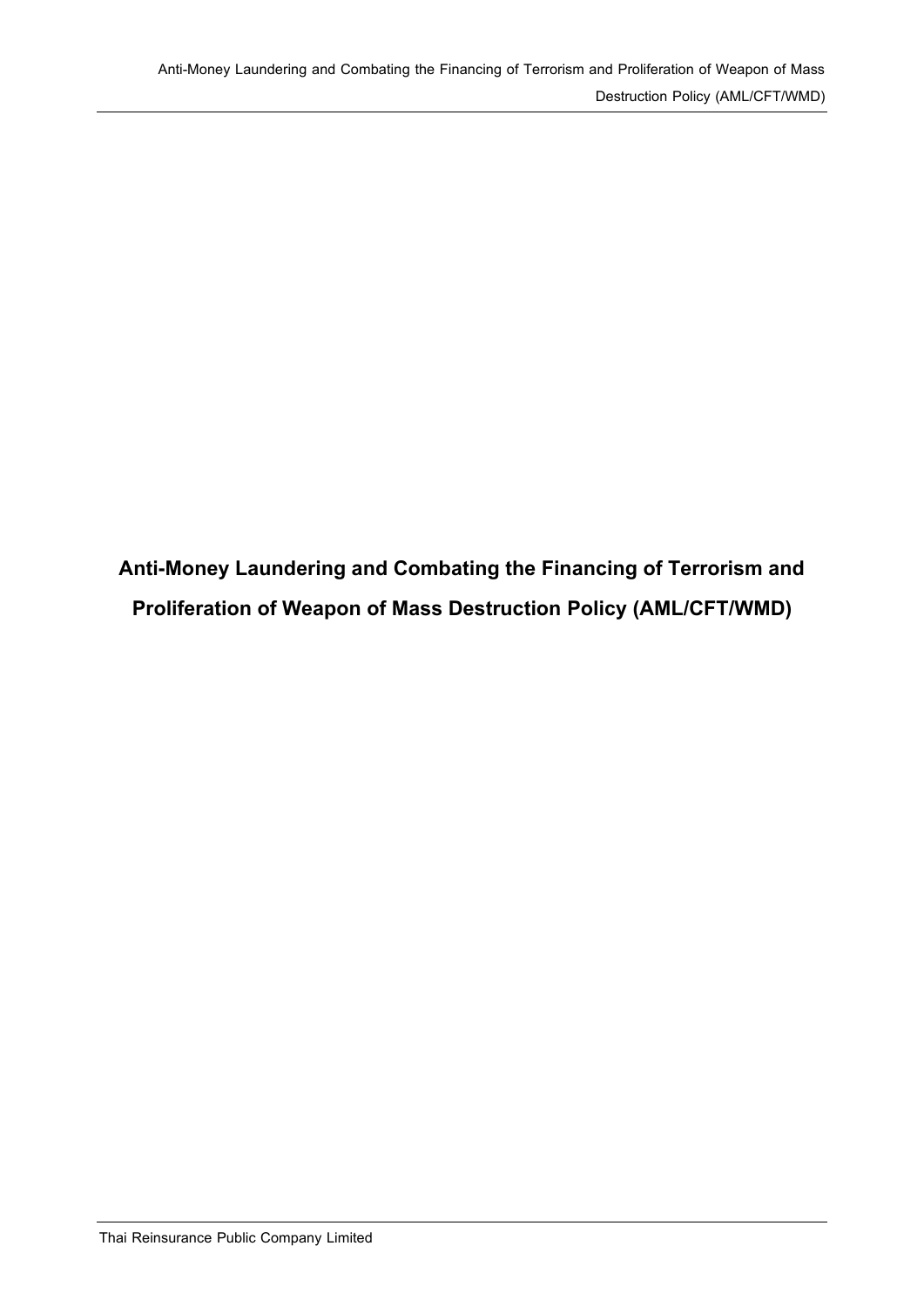# **Table of Content**

|                                                                                                   | Page         |
|---------------------------------------------------------------------------------------------------|--------------|
| <b>Policy Objectives</b>                                                                          | 1            |
| <b>Duties and Responsibilities for Policy Compliance</b>                                          | $\mathbf{2}$ |
| <b>Core Policy</b>                                                                                | 3            |
| <b>Complementary Policies</b>                                                                     | 4            |
| 1. Policy on Customer Acceptance                                                                  | 4            |
| 2. Policy on Inspection of Customer Factual Information                                           | 5            |
| 3. Policy on Risk Management in Regard to Money Laundering and Financing of Terrorism             | 5            |
| and Proliferation of Weapons of Massive Destruction                                               |              |
| 4. Policy on Suspicious Transaction Reporting                                                     | 5            |
| 5. Policy on Use of Information Technology for Inspection of Business Partner Factual Information | 6            |
| 6. Policy on Information Keeping                                                                  | 6            |
| 7. Policy on Employment and Training                                                              | 6            |
| 8. Policy on Internal Audit on Operating Systems                                                  | 6            |
| 9. Policy on Development and Update of Policies                                                   | 6            |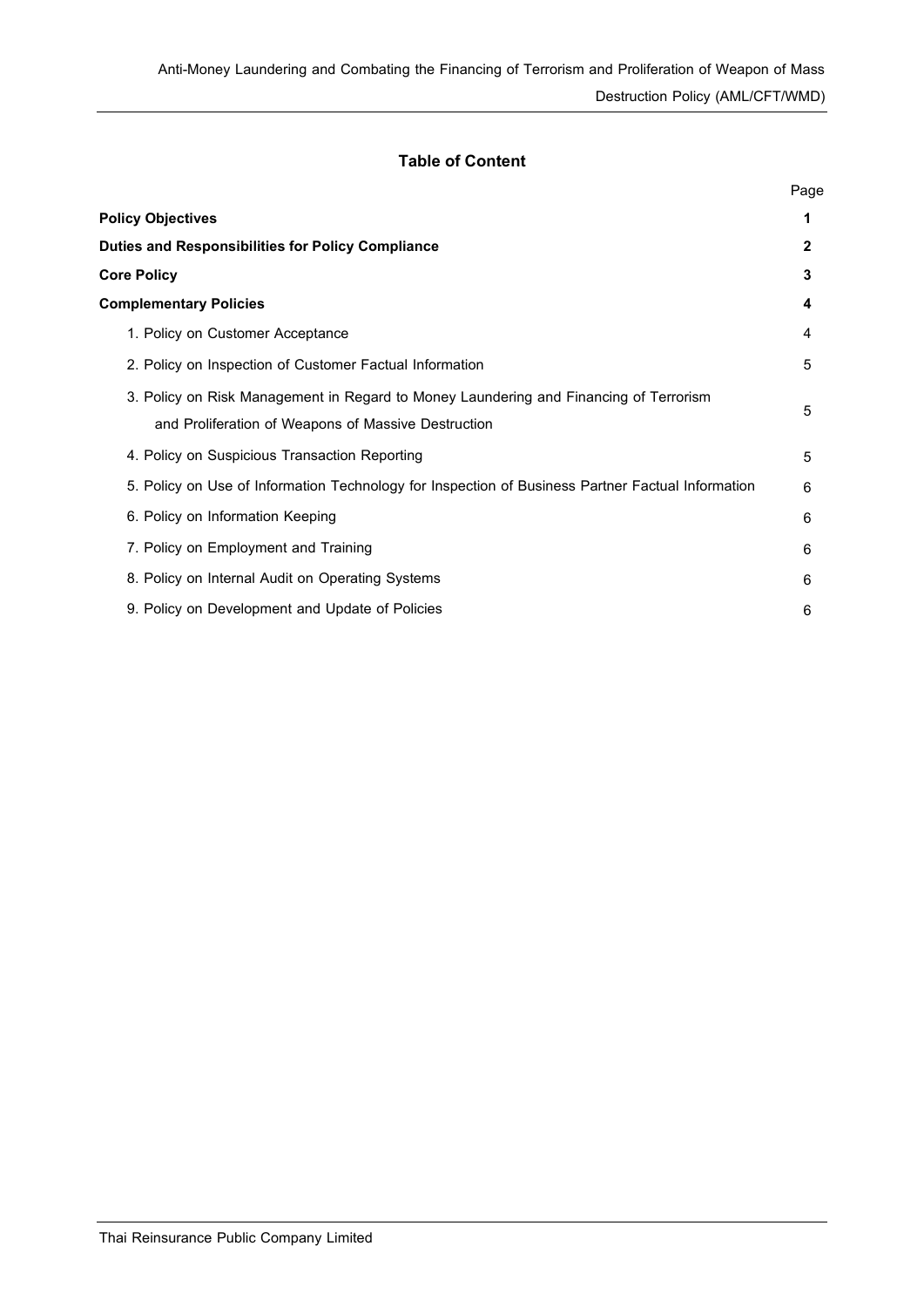# **Policy on Anti-Money Laundering and Combating the Financing of Terrorism and Proliferation of Weapons of Mass Destruction (AML/CFT/WMD)**

# **1. Policy Objectives**

Thai Reinsurance Public Company Limited ("the Company") has been licensed to operate a non-life reinsurance business under the Non-Life Insurance Act and, therefore, is classified as a financial institution under the Anti-Money Laundering Act B.E. 2542, Section 3(4). As such, the Company is duty-bound to comply with the Anti-Money Laundering Act B.E. 2 5 4 2 and the Counter-Terrorism and Proliferation of Weapons of Massive Destruction Financing Act B.E. 2559.

As a reinsurer, the Company transacts businesses with customers that are legal insurance entities, i.e. insurance companies licensed to operate insurance business under the Non-Life Insurance Act. The Company does not have the transaction or involve with the financial transactions directly with customers or the insureds like other insurance companies. The Company, therefore, is exposed to a very low risk of involving in the money laundering activities and the terrorism and proliferation of weapons of massive destruction financing activities.

Nonetheless, the Company is morally obligated to establish policies and procedures as a guideline to comply with the laws governing anti-money laundering and combating the financing of terrorism and proliferation of weapons of massive destruction (AML/CFT/WMD). The Company has thus formulated policies, guideline and procedures to ensure correctness and clarity in the discharge of duties, to promote and enhance the efficiency and effectiveness of its risk management and internal control systems, to protect business operation against being used as the means of money laundering and financing of terrorism and proliferation of weapons of massive destruction which could dampen its reputation and image, and to comply with the corporate governance policy and applicable laws.

This AML/CFT/WMD policy outlines the roles, duties and responsibilities of all concerned parties to comply with the policy, both the core policy and complementary policies, to enable the Company to comply with all the laws governing AML/CFT/WMD in a complete, correct and timely manner.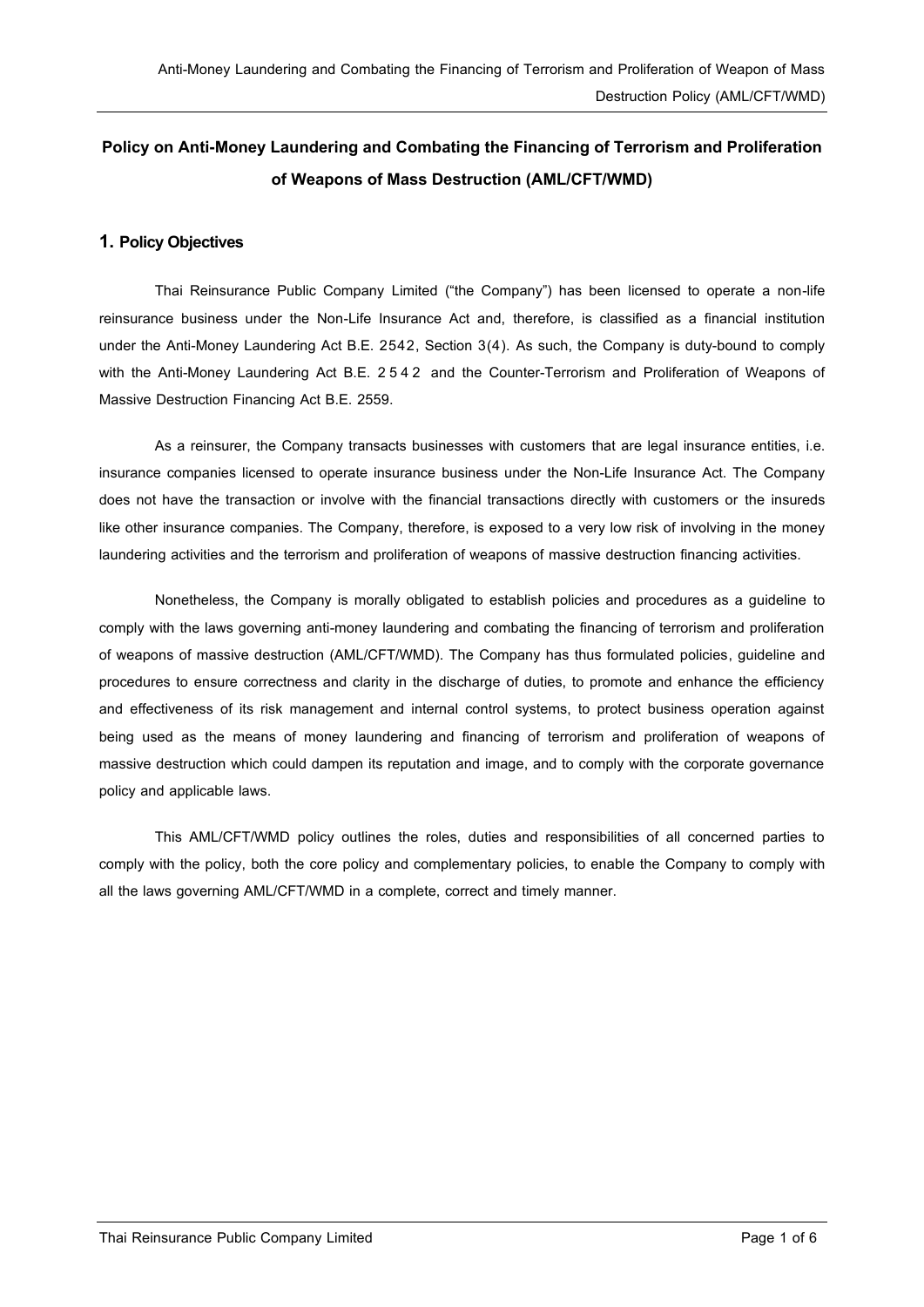### **2. Duties and Responsibilities for Policy Compliance**

- 2.1.The Board of Directors has duty to approve the policy on AML/CFT/WMD.
- 2.2.The top executives have duties and responsibilities as follows:
	- 2.2.1. Prepare and propose policies and measures that align with laws and regulations governing AML/CFT/WMD.
	- 2.2.2. Devise measures to control and manage risks associated with AML/CFT/WMD activities which may be conducted through products or services of the Company or other concerned risk factors.
	- 2.2.3. Establish bylaws, manuals, and guidelines to support the Company's policy on AML/CFT/WMD in conformity with the applicable laws and regulations.
	- 2.2.4. Designate the executives who have the power and duty to consider the use of discretion and approve the operational procedures, in both the usual case and the case where special scrutiny is needed, for customer acceptance, customer risk assessment and management, and customer identification activities.
	- 2.2.5. Monitor and ensure employees' strict compliance with the bylaws, manuals, and guidelines under the Company's policy on AML/CFT/WMD.
	- 2.2.6. Support and promote employees' sufficient knowledge and understanding of AML/CFT/WMD and their efficiency in implementing customer acceptance, customer risk assessment and management, and customer identification activities.
- 2.3. Concerned staff at all levels

The concerned staff at all levels have duty to strictly abide by the bylaws, manuals, and guidelines established under the Company's policy on AML/CFT/WMD.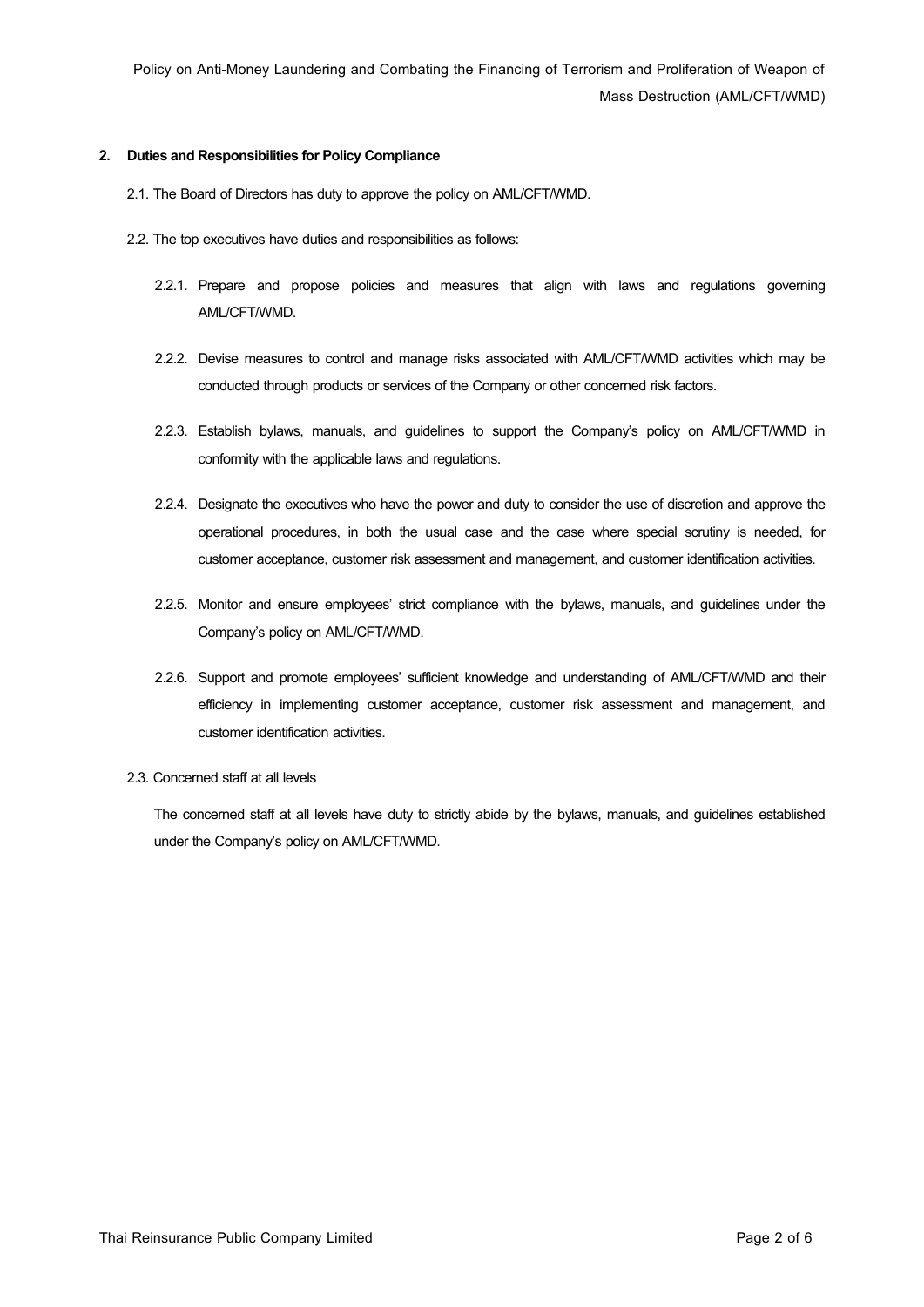# **3. Core Policy**

Company treats the policy on AML/CFT/WMD as a core policy which is as important as its business operation policy. It has established operational measures that are explicit and conform to the laws and regulations governing AML/CFT/WMD.

The Company has mapped out polices and measures on AML/CFT/WMD for all parties to strictly adhere to and to ensure that the following actions are carried out:

- 3.1. Prepare a written core policy on AML/CFT/WMD and propose it to the Board of Directors for approval.
- 3.2. Prepare complimentary policies, which include measures, notifications, regulations, handbooks and operational guidelines, on AML/CFT/WMD in writing and propose them to the persons having the authority to approve those complimentary policies.
- 3.3. Monitor, manage, and ensure that the Company's internal operation is carried out efficiently and effectively in line with the core and complimentary policies on AML/CFT/WMD with a view to enable the Company to conform to the applicable laws and regulations in a correct, complete, and timely manner.
- 3.4. Provide continuous training to raise awareness and enhance all concerned staff's knowledge and understanding of the core and complimentary policies and the essence of the laws and regulations governing AML/CFT/WMD that is related to their work process in order to ensure that they could apply the obtained knowledge to their work efficiently and effectively.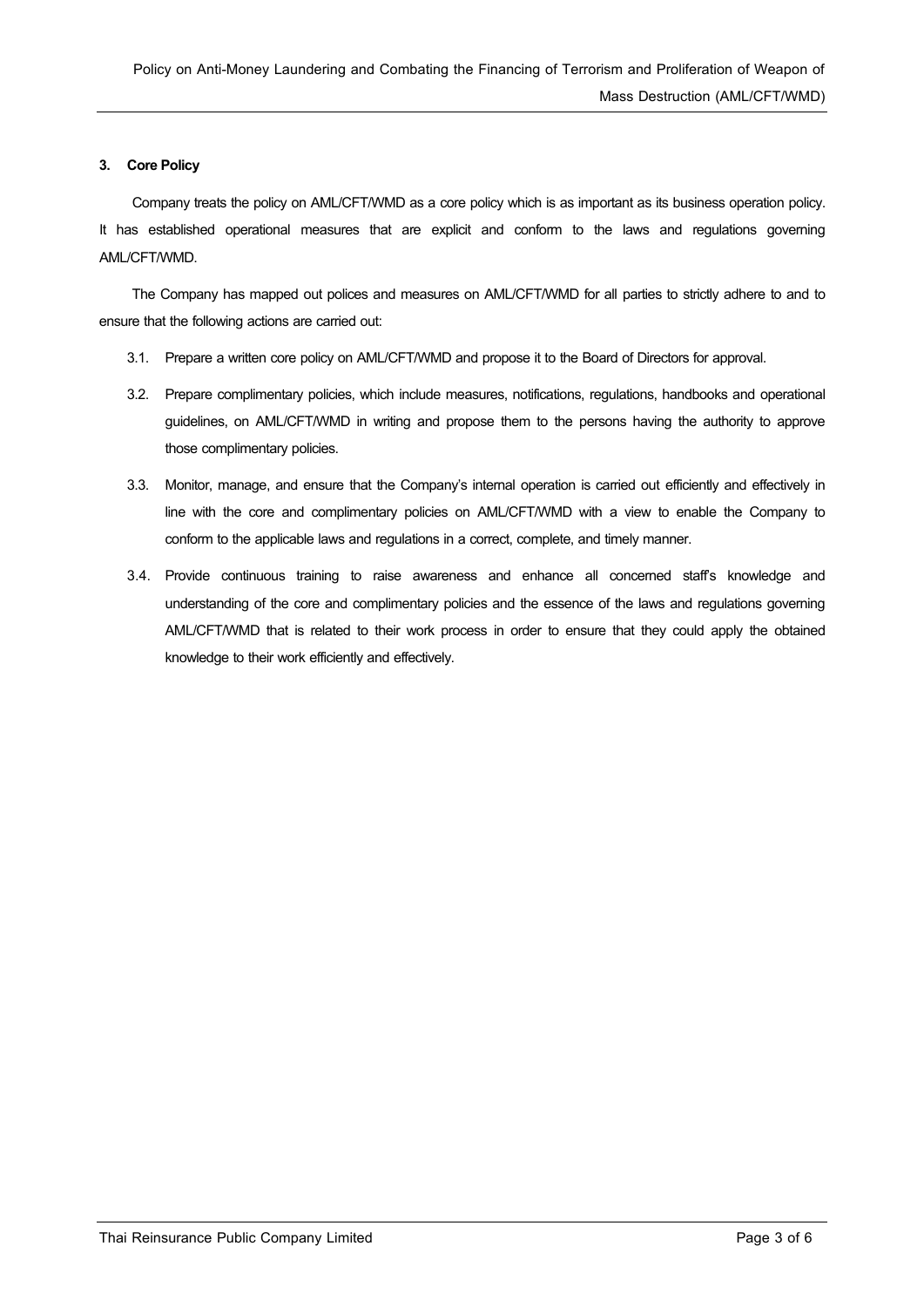# **Secondary Policies**

The Company has developed complimentary policies to support the implementation of the core policy on AML/CFT/WMD. Details of each policy are as follows:

### **1. Policy on Customer Acceptance**

The Company must arrange for self-identification of customers and verify customer identity when they apply for the first transaction.

# 1.1. **Self-identification of customers**

The Company must arrange for customers to provide their preliminary information in conformity with the applicable laws and regulations, when they wish to create business relationship or apply for the first transaction.

# 1.2. **Customer identification**

 The Company must have customers' self-identification information and documents examined by its employee, subject to their proper use of discretion, for the purpose of:

- 1.2.1. Determining as to whether a customer who is a natural person, a juristic person or a person with whom an arrangement has been concluded does exist from the standpoint of law; and
- 1.2.2. Assessing whether the self-identification information made available to the Company is sufficient for carrying out risk management and inspection of customer factual information.

# 1.3. **Verification of customer factual information**

The Company must verify customers' self-identification information and evidence with the name-list of designated persons and other databases related to AML/CFT/WMD**.**

# 1.4. **Approval of customer acceptance or customer acceptance practices**

The Company must establish criteria for rejecting business relationship or business transactions e.g.

- 1.4.1. Customers do not provide their real names or use an alias or a fake name.
- 1.4.2. Customers provide false information or false material evidence.
- 1.4.3. Provision of self-identification information and documents by customers fails to conform to the Notification of Office of the Prime Minister Re: Procedures for Self-Identification of Financial Institution Customers.
- 1.4.4. The Company cannot examine customers' self-identification information and documents.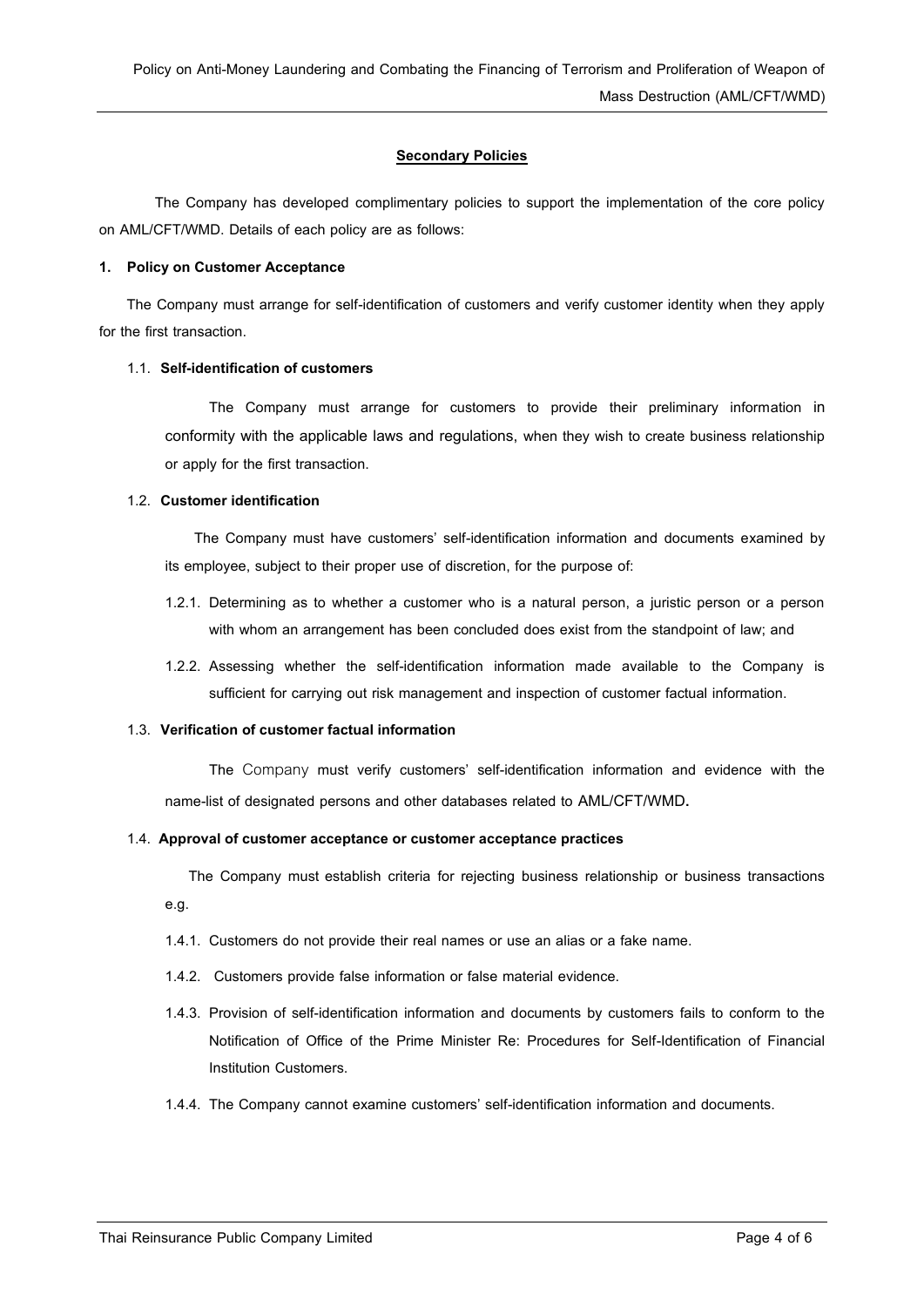1.4.5. The Company discovers that the customers, their genuine beneficiaries or those having material involvement are members of the group of persons included on the name-list of designated persons.

 The Company will report any customer rejection case, which results from the factors defined by the Company, as a suspicious transaction to the Anti-Money Laundering Office.

#### **2. Policy on Inspection of Customer Factual Information**

The Company establishes the procedures for inspection of the movement of customers' transactions in order to assess the extent to which each customer is exposed to AML/CFT/WMD, and then apply the assessment results to further implement the appropriate risk management measures on each customer. Such inspection will be carried on throughout the business relationship period.

# **3. Policy on Risk Management in Regard to AML/CFT/WMD**

The Company maps out the policy on risk management in regard to AML/CFT/WMD so as to enable such risk management to be implemented in a correct, complete, timely, efficient and effective manner and in conformity with the applicable laws and regulations.

The Company uses the results of customer information examination with all databases to determine the levels of customers' money laundering risk exposure, comprising of low, medium and high risk levels according to the regulations prescribed by laws. The types of products and services, distribution channels, transaction channels and area/country are the factors used for risk assessment on each customer.

The Company ensures consistent management of risk incidental to AML/CFT/WMD. Such risk management is implemented at all steps, from self-identification of customers, customer identification, verification of customer factual information, customer acceptance, and throughout the period of the business transaction.

### **4. Policy on Suspicious Transaction Reporting**

The Company puts in place the measures for suspicious transaction reporting in conformity with the applicable laws and regulations. When any suspicious transaction is discovered, the person concerned must perform an investigation in accordance with the established procedures and propose to the executive who has the approval authority on such suspicious transaction before submission to the Anti-Money Laundering Office.

# **5. Policy on Use of Information Technology for Inspection of Customer Factual Information**

The Company has duty to make available an efficient access to the database used for inspection of customer factual information as required by laws, including, among others, information on persons who have committed predicate offences or money laundering offences, name-list of foreign politically exposed persons, and name-list of groups of persons included on the list of designated persons.